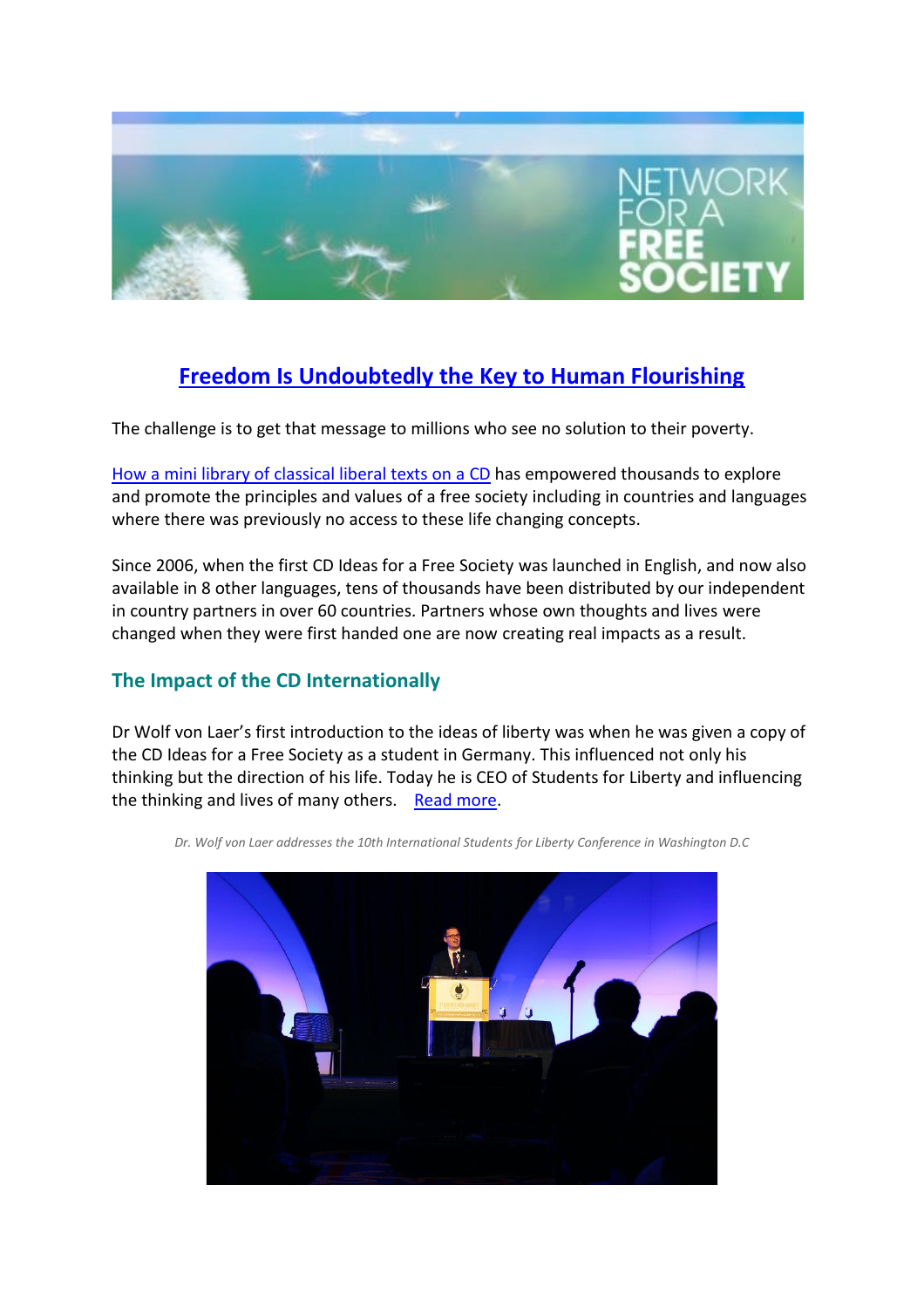## **The Impact of the CD in Uganda**

Mugabi Socrates first encounter with the CD led him to dedicate his life to 'get a CD to every student'. He has thereby inspired many including the President of Ladies of Liberty Alliance in Uganda who here tell students how hard it had been for her to understand the message of free trade, limited government and property rights until she spared an hour every day to read the texts on the CD. "Take advantage of the CDs whenever you have the time" she told them[. Read more.](http://www.networkforafreesociety.org/the-impact-of-the-cd-in-uganda/)



### **The impact of the CD in Afghanistan**

In June 2017 the Afghanistan Economics and Legal Studies Organisation published a CD with support from NFS called Thoughts for Peace and Prosperity, which was along the same lines as Ideas for a Free Society with some similar texts but in Dari and others that were more relevant to readers in Afghanistan, Iran and Tajikistan where Dari can also be read. Two thousand copies were printed but were soon all taken up by students and others so in 2019 the 3<sup>rd</sup> and largely re edited version was published. [Read more](http://www.networkforafreesociety.org/the-impact-of-the-cd-in-afghanistan/) to see the influence of these CDs.

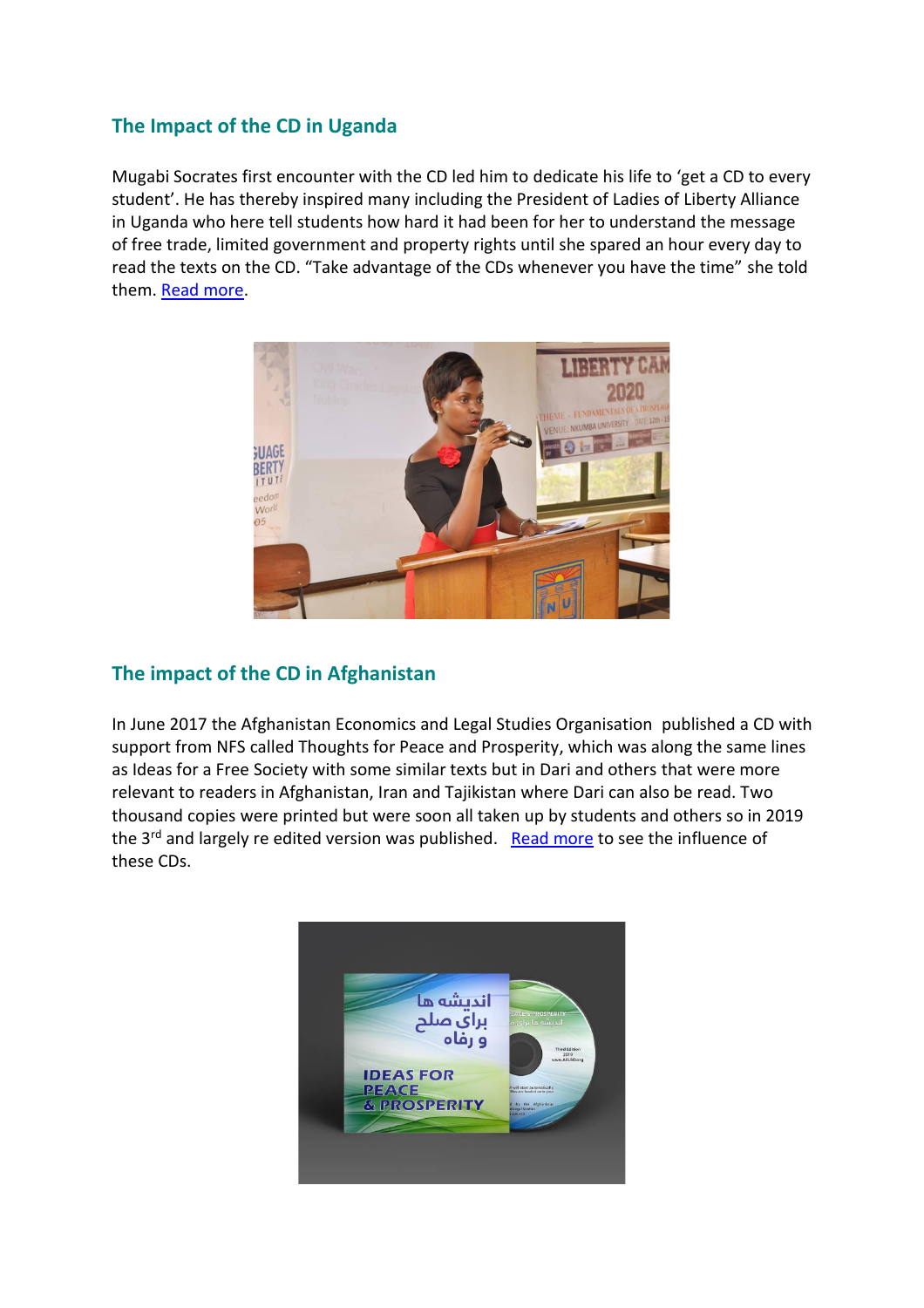## **The Impact of the CD More Broadly in Africa and Asia**

In 2010 Olumayowa Okediran was running the Social Justice Club at the Federal University of Agriculture, Abeokuta, Nigeria and now is Director of International Programmes for Students for Liberty in Africa and Asia. The CD played a significant role. [Read](http://www.networkforafreesociety.org/the-impact-of-the-cd-more-broadly-in-africa-and-asia/) more



### **The Impact of the CD on Burundi, Rwanda and D.R.Congo**

In 2015 when Burundian student Aimable Manirakiza went to a Students for Liberty event in Nairobi he had had no access to classical liberal ideas or texts. There simply were none in his very poor country and virtually no access to the internet either. In Kenya he received the CD in French Idees pour une Societe Libre from Linda Kavuka which changed all that. Five years later as a result there are many vibrant chapters of Students for Liberty in not only Burundi but also D.R.Congo and Rwanda as well plus a very effective Think Tank in Burundi and new young Think Tanks in the other two countries. [Read more.](http://www.networkforafreesociety.org/the-impact-of-the-cd-on-burundi-rwanda-and-d-r-congo/)